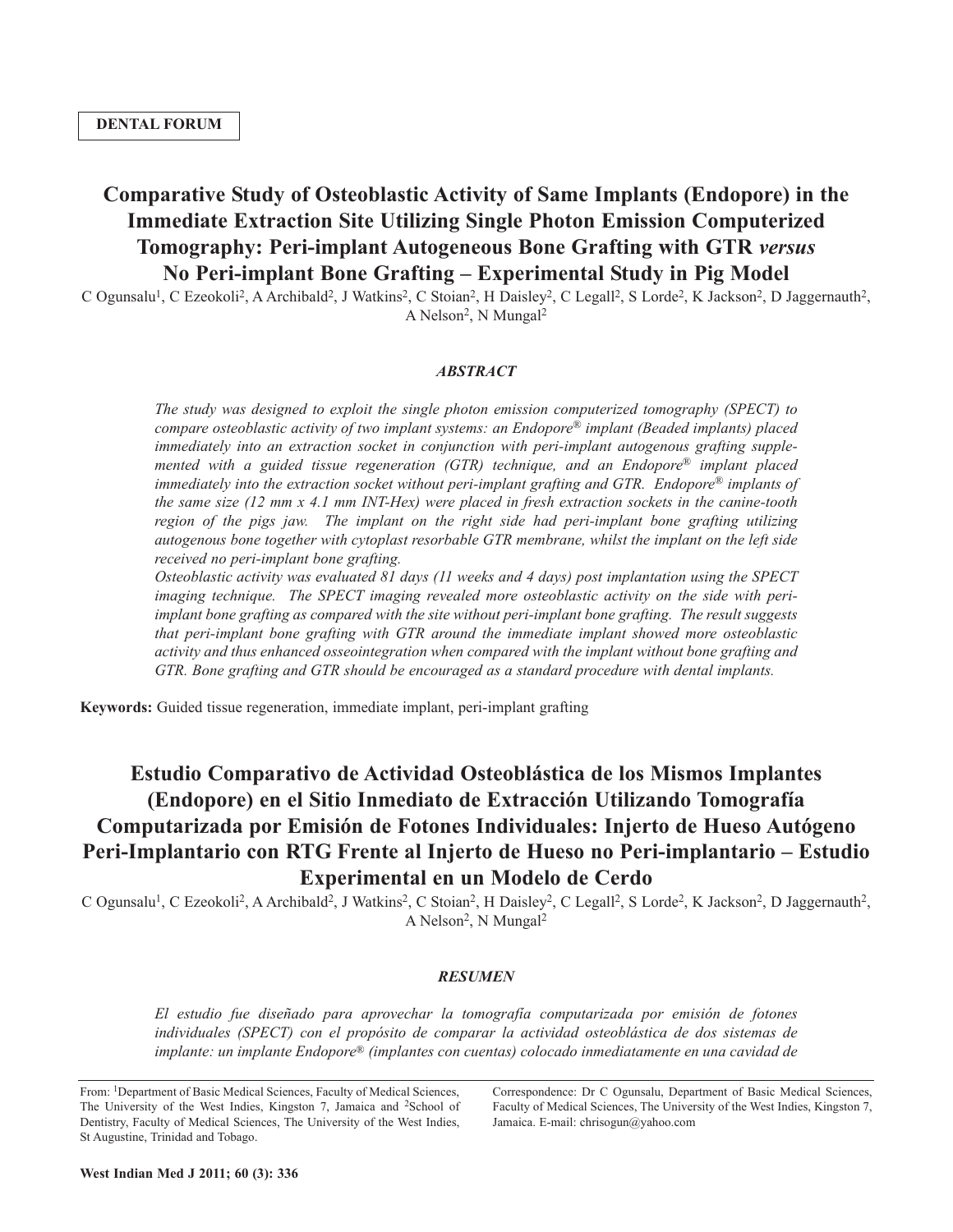*extracción en conjunción con el injerto óseo autógeno peri-implantario complementado con una técnica de regeneración tisular guiada (RTG), y un implante Endopore® colocado inmediatamente en la cavidad de extracción sin injerto peri-implantario y RTG. Implantes Endopore® del mismo tamaño* (12 mm x 4.1 INT-Hex) fueron colocados en cavidades de extracción frescas en la región del canino de *la mandíbula de los cerdos. El implante del lado derecho tuvo un injerto óseo peri-implantario utilizando hueso autógeno junto con una membrana (RTG) reabsorbible Cytoplast, en tanto que el implante del lado izquierdo no recibió injerto óseo peri-implantario.*

*La actividad osteoblástica se evaluó 81 días (11 semanas y 4 días) tras la implantación usando la técnica de procesamiento de imágenes por SPECT. Esta técnica reveló más actividad osteoblástica en el lado del injerto óseo peri-implantario, en comparación con el sitio sin injerto óseo peri-implantario. El resultado sugiere que el injerto óseo peri-implantario con RTG alrededor del implante inmediato tiene más actividad osteoblástica, y por ende mayor oseointegración, si se le compara con el implante sin injerto óseo y RTG. Tanto el injerto óseo como la RTG deben estimularse como procedimientos estándar de los implantes dentales.*

**Palabras claves:** Implante inmediato, injerto peri-implantario, regeneración tisular guiada

## **INTRODUCTION**

Todescan *et al* (1) used histological/histomorphometric methods to investigate the effect of graft materials on healing of endosseous, porous-surfaces implants placed in a fresh extraction socket in a small animal model. Immediate implantation faces severe challenges which need to be understood if they are to be dealt with when encountered (2). Such corrective action appears to be possible with surface engineered implants (2); however, the placement and augmentation of dental implants in a tooth extraction socket has broader indication than was first considered. Guided Tissue Regeneration (GTR) is a principle for the accomplishment of bone regeneration and it is based on the hypothesis that different cellular components in the tissue have varying rates of migration into a wound area during healing (3). A membrane can serve as a mechanical hindrance or 'filter', which serves to prevent fibroblasts and other soft connectivetissue cells from entering the bone defects and apparently allow slower-migrating cells with osteogenic potentials to repopulate the defect. The undesirable fibroblasts and soft connective tissues seem to inhibit or delay the osseointegration of the implant. Histologic analyses generally indicate that complete bone healing is always seen in defects augmented with GTR as compared to defects without GTR (3). In this study, we present the result of the use of single photon emission computerized tomography (SPECT) to demonstrate osteoblastic activity and osseointegration superiority in areas where immediate implant placement is augmented with bone grafting, and guided tissue regeneration (BG/GTR).

## **SUBJECTS AND METHODS**

A 6-month old female pig weighing 23 kg was chosen for the study. The pig was pre-anaesthetised with Azaperone (Stresnil) and Butophanol at the dose rates of 6 mg/kg and 0.2 mg/kg respectively, induced with 5% thiopentone at 10 mg/kg, intubated and maintained with isofluorane in oxygen.

#### **West Indian Med J 2011; 60 (3): 337**

An Omicron Plus Multiparameter monitor was used to evaluate the vital parameters, including ECG, heart rate, pulse rate, invasive arterial blood pressure, respiratory rate,  $Sp0<sub>2</sub>$  and end tidal  $CO<sub>2</sub>$ .

Endopore<sup>®</sup> implants of the same size  $(12 \text{ mm} \times 4.1 \text{ mm})$ INT-Hex) were placed in the fresh extraction socket in the canine region of a pig's jaw. The implant on the right side had peri-implant bone grafting utilizing autogeneous bone together with cytoplast resorbable GTR membrane, whilst the implant on the left side of the jaw received no periimplant bone grafting/GTR. The autogenous bone was obtained from a distal and remote area of the mandible relative to the implant site. A disposable bone glider was utilized for harvesting of the autogenous bone.

At 81 days (11 weeks and 4 days) post implantation, the pig was anaesthetized and given an intravenous injection (into the ear vein) of 740 MBq (20 mci) technetium 99 m methylene diphosphate. The pig was subsequently euthanized two and half hours after the injection and then the mandible was removed. Tomographic images of the mandible in the region of interest (ROI) were acquired within 30 minutes of removal, using a Semens Orbiter II rotating large field-of-view gamma camera equipped with a low energy high resolution collimater (Siemens Medical System Inc, Erlangan, Germany). A total of 64 projection images (205/ images) were acquired over 180 degrees in a 128 by 128 matrix with a dedicated nuclear medicine computer (Siemens ICON computer).

The projection data were corrected for flood field nonuniformity and centre of rotation. Transverse reconstruction was then performed with a Shepp-Loga Hanning Filter cutoff frequency of 0.4. By utilizing the transverse slices, the activity in the jaw at the site of immediate implant with BG/GTR and that of immediate implant without BG/GTR was observed and calculated and compared with a reference point within the jaw on each side. The average count (pixel)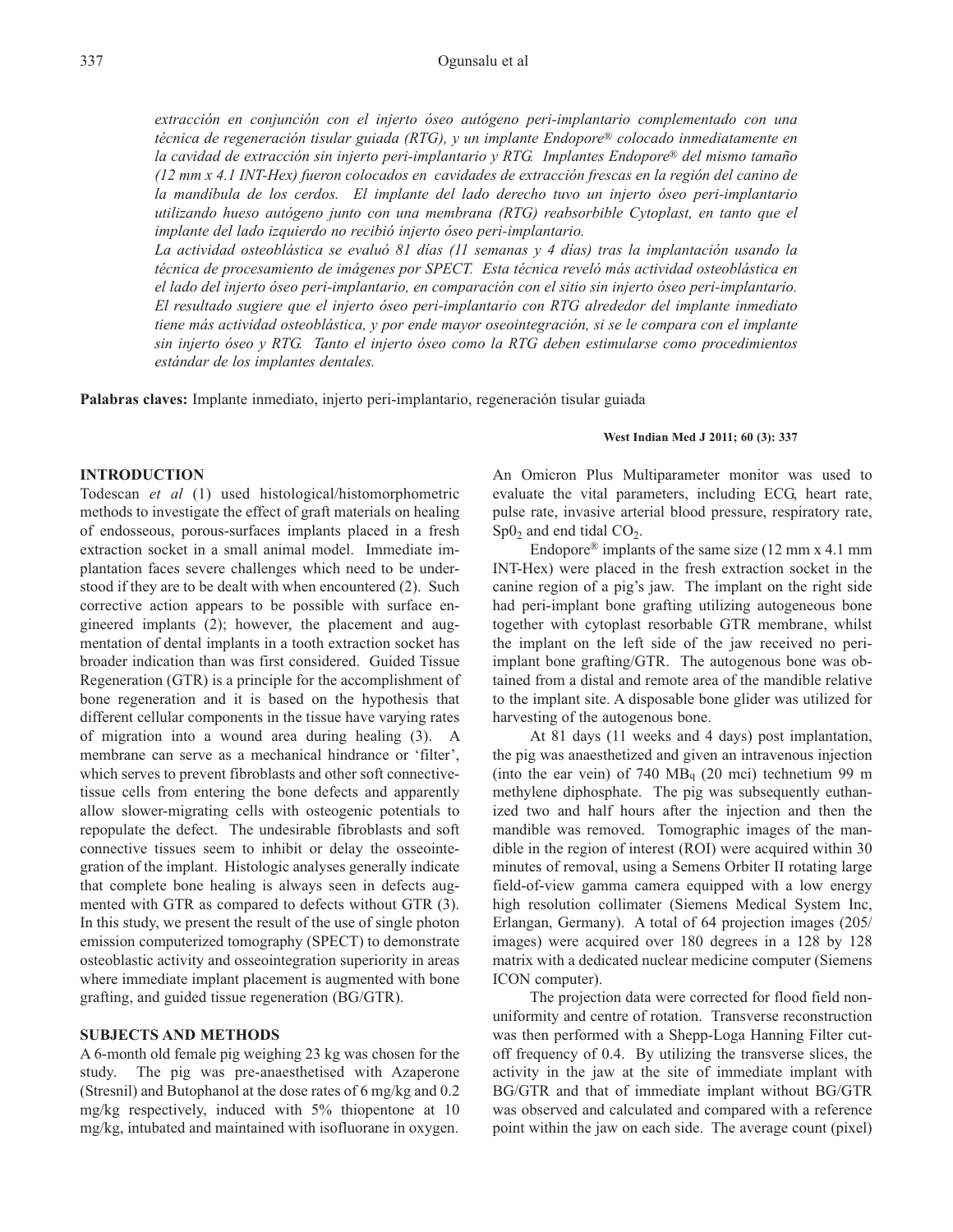for each area of interest (BG/GTR and non BG/GTR) was calculated and compared.

### **RESULT**

The SPECT images demonstrated increased osteoblastic activities on both sides of the jaw in the area of interest (AOI) as shown in Fig. 1. The osteoblastic activity in the side



Fig. 1: The comparative osteoblastic activity displayed by the side (right) side) with bone grafting and GTR relative to the side (left side) with no bone grafting.

which had immediate implant in conjunction with BG/GTR was more than the side in which no BG/GTR was done when immediate implant was placed (Fig. 2); the average count



Fig. 2: The comparative osteoblastic activity curve/ratio between the two sides.

being 30.1 pixel and 27.6 pixels respectively (Fig 3) and a calculated relative activity ratio of 1:1.1.

| PACIFIED HARD - FIRST LIPLINE<br>PACINAL IN 1979 IN<br>\$1810 USS. . 12-MEV-2990 | INSTITUTE : DIMONESTIC NUCLEAR RESIDING LTD. POR E.R.<br>PRODUCTS, C. HARTSTART IV.<br>ROLL BELL 1, LEWIS CO. |
|----------------------------------------------------------------------------------|---------------------------------------------------------------------------------------------------------------|
| ÷                                                                                |                                                                                                               |
|                                                                                  | 1 IBINYA,<br>STARK 2 (1996) 16                                                                                |
|                                                                                  | $\sim$<br>ALC: Y<br><b>PUC.</b><br><b>Call</b><br>abolic statulari, da                                        |
|                                                                                  | 126<br>20.1<br>- 2.06<br>٠<br>$\mathcal{M}^{\prime}$<br>$1.1 - 1.$<br>27.20<br>ALC NOT                        |
|                                                                                  |                                                                                                               |
|                                                                                  |                                                                                                               |
|                                                                                  |                                                                                                               |
|                                                                                  |                                                                                                               |
|                                                                                  |                                                                                                               |
|                                                                                  |                                                                                                               |
|                                                                                  |                                                                                                               |

Fig. 3: The comparative osteoblastic activity average count between the two sides.

## **DISCUSSION**

Various challenges are seen confronting immediate tooth replacement with or without immediate loading (2). The first challenge is to be able to achieve sufficient bone-to-implant contact which is a pre-requisite for osseointegration (2). The second challenge is to be able to achieve peri-implant mucosal integration (2). Thirdly, an aesthetically pleasing outcome must be achieved with regards to the bone healing and peri-implant mucosal healing (2). All these challenges can be removed with proper technique of bone grafting with GTR when immediate implant is considered in the oral cavity. It is necessary to validate that GTR practice would enhance osteoblastic activity and osseointegration so that such practice of BG/GTR would be made a standard practice for immediate dental implantation.

Also resorption of cortical bone is a consequence of surgical trauma and is an inevitable result of implant surgery (4). It has been mentioned that the placement of an endosseous implant is accompanied by localized osteolysis which leads to reduced interfacial stiffness during the initial phase of healing (2).

The question to be asked is that with immediate implant, will the practice of routine BG/GTR counteract this localized osteolysis which leads to reduced interfacial stiffness during the initial healing phase? If the answer is in the affirmative, will peri-implant BG/GTR following GTR always lead to increased osteoblastic activity and better osseointegration?